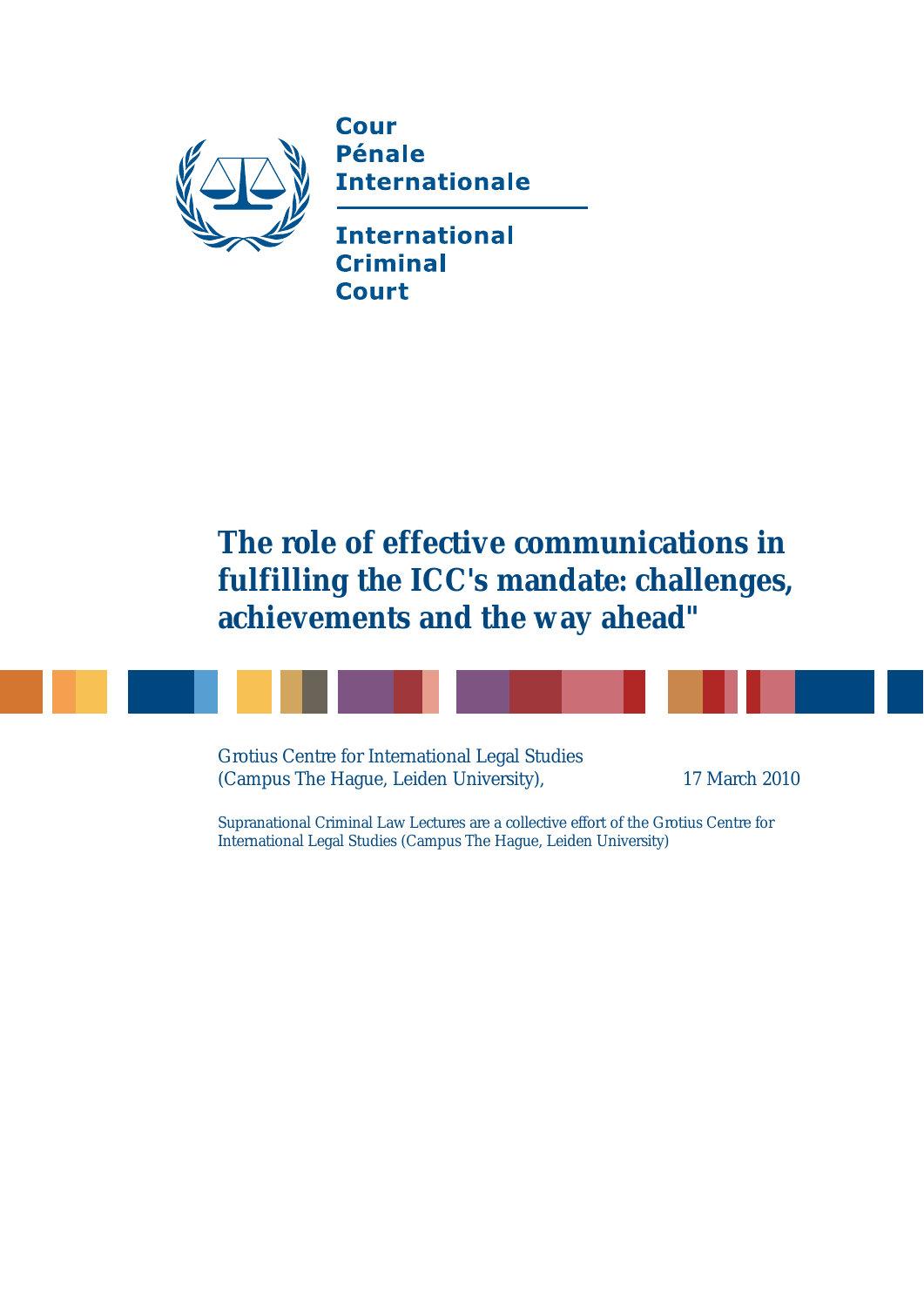Good evening ladies and gentlemen,

In January 2009, when the trial of Mr. Lubanga Dyilo started, a system was put in place to ensure the publicity of the first days of the public hearings. It was an important date; the trial of a Congolese accused of war crimes was the first trial in the history of the International Criminal Court. In The Hague, international journalists were accredited, press releases and background information packages were issued, web streaming was ensured and videos and photos were prepared. But the key aspect of the whole public information operation was to ensure that far from the Hague, in the Democratic Republic of the Congo, the most affected communities would be able to follow the proceedings live. The national Congolese TV had agreed to broadcast, all over the country, the images that the court would send through a satellite. With the knowledge that owning a television is not common in some areas of the Congo, and following consultations with local leaders and NGO's, our team set up a large screen in a room in the center of Bunia, in Ituri, the Congolese region where the alleged crimes where committed. Staff of the Court who worked on daily basis with the affected communities, spoke the local languages and knew the culture, were available in situ to explain the complexities of the trial.

Short after the beginning of the hearing, more than 500 supporters of Mr. Lubanga, the accused, arrived to the site that was intended to accommodate 170. The situation became more and more tense the further the trial proceeded, until due to security concerns we had to close the event and staff of the court were evacuated from the site. We were confident that even though plans did not work as we expected, we still had a national television broadcast. At least, that's what we thought, until we discovered a few hours later that the national TV station owned by the Government had decided, all of a sudden, to interrupt the broadcast. Apparently something mentioned in the courtroom did not please the authorities. This was the end of the show. On a previous occasion, despite all the agreements, the same TV station cut the signal from the Court because… there was a football match.

This example illustrates some of the challenges faced by the Public Information Section of the Court, in particular when trying to bridge the distance between The Hague and the communities most affected by its work. Besides security aspects that are linked to the work of the court in ongoing conflict areas, there are some logistical difficulties. The affected communities are very often in remote areas, with a lack of infrastructure, where the word "internet" in completely unknown, where television can not be found and very often neither can electricity. Only a few small radio stations with very limited resources serve as a channel to inform the communities. Other aspects such us the high level of illiteracy and the existence of a large variety of local languages played an important role.

Much has been done in the field of communication to overcome these and other challenges since the Court opened its doors in 2002.

The first steps were taken in July of that year, when a very small advance team entered the temporary premises of the Court. Lacking a logo, the building itself was used as the image of the Court for a time. With very limited resources, the ICC logo and corporate image were developed, a basic website was launched and the first informative tools were prepared, including fact sheets on basic topics such as the ICC at a Glance, the functioning of the organs or Victims before the Court.

At a very early stage, mainly thanks to the lessons learned from the experiences of the ad hoc tribunals such us the one for the former Yugoslavia, Rwanda and the Special Court of Sierra Leone, the need for establishing a good outreach program was clear.

While independence, impartiality and fairness are defining attributes of justice, making judicial proceedings public is a central element of a fair trial and therefore necessary to ensuring the quality of justice. Justice must be both done and seen to be done. For the Court to fulfil its mandate it is imperative that its role and judicial activities are understood, particularly in those communities affected by the commission of crimes under the Court's jurisdiction.

Despite the support of the civil society, the Outreach Unit was only officially established in 2007 after enough resources were obtained from the Assembly of the States Parties. Staff in the field were hired and mechanisms were put in place to bridge the distance between the Court and countries under investigation. Soon the basis for an effective system of two-way communication was established that would serve to increase confidence of these communities in international criminal justice. A system that enabled the Court to better understand community concerns and expectations so that it could respond more effectively and clarify, where necessary, any misconceptions that might exist.

Not without difficulties, a lot has been done. Our teams in Uganda, Democratic Republic of the Congo, Central African Republic and, from The Hague, the team working for Darfur, Sudan have achieved incredible results, developing plans to engage local populations with a programmatic approach. Our people, working in difficult situations, very often arrive in a village with a generator and a projector to screen images from the courtroom. With a megaphone they answer questions and address concerns of hundreds citizens during town-hall style meetings. Informative sessions are conducted in nearly 10 languages, from English, French, and Arabic to Swahilli, Acholi, Luo, Fur or Massalit. Creative tools such us theatre pieces, tailored publications, videos and radio programs have been developed and used. Women, the army, police, victims, displaced population, the legal community, members of Parliaments, NGO representatives, refugees, diasporas, journalists, all have been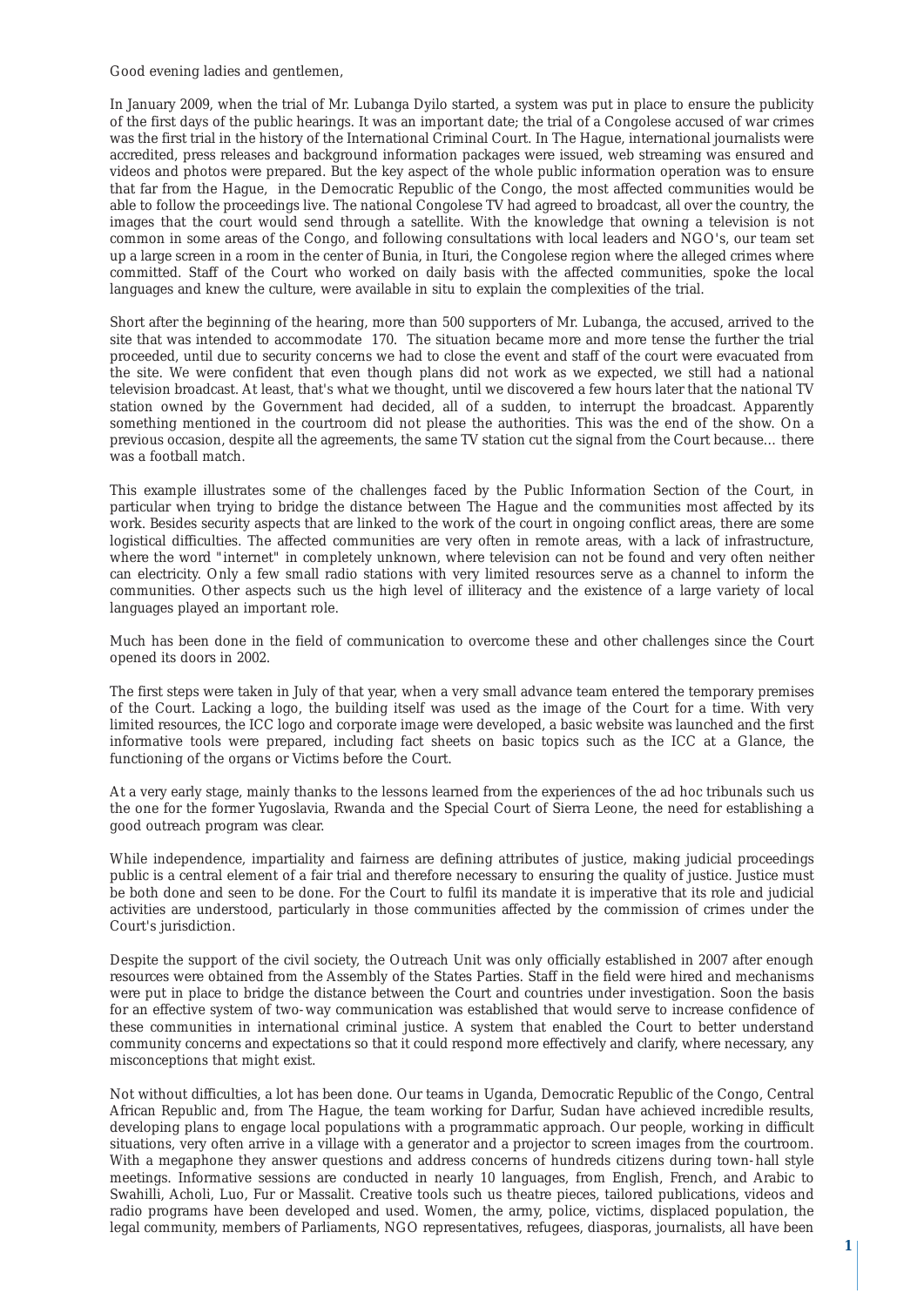approached by outreach teams of the Court. Thousands of people in 4 countries have been in direct contact with the staff of the Court, and millions more know about the court through television and radio.

I could continue talking but I think it is better if you see it. I am going to show you a few minutes of the video presenting the report on outreach activities conducted last year. We will see the introduction and the segment on the Democratic Republic of the Congo

## VIDEO IN

This is only an example of one of the countries where we work, but at this stage I am proud to say that the ICC has consolidated the Outreach Programme. In those areas in which the program is working, the ICC is becoming better known and understood. This can be seen in responses to surveys provided by participants attending interactive sessions and in surveys conducted by third parties.

However we are aware that this is not enough. We share concerns raised by NGO representatives, journalists and members of the legal community of the increasing communications gap within different regions of the world where the Outreach Programme does not have a presence.

The areas where the outreach program is working fully are crucial for the Court but geographically limited. It is necessary to go beyond the borders of the situation related countries, to have a broader impact, contributing to lasting respect for and enforcement of international justice. Increasing the awareness of ICC activities and building networks will help to foster greater participation, adoption of national measures and international cooperation. Hence, this will contribute to the prevention of crimes, to the deterrent effect that the International Criminal Court might have.

Of particular concern for us, the Public Information Section of the Court, are affected communities in situations currently under preliminary analysis by the Office of the Prosecutor, namely Afghanistan, Colombia, Côte d'Ivoire, Georgia, Guinea and Palestine. In these areas, monitored by the prosecutor but not under official investigation, our office does not have the means to actively provide information. The communication gap left by the Court is filled by others with their own interests, manipulating the name of the Court, very often with clear political purposes. Besides problems of credibility, it is also a concern that absence of official information has led to unrealistic expectations, ending finally in disappointment amongst those for whom the International Criminal Court represented hope.

Let me give you a recent example that comes from the situation in Kenya.

You might recall that the Prosecutor requested approval to start an investigation of the violence related to the post-election period in that country. In spite of the fact that the decision by the judges is still pending, Kenyans were convinced that the Prosecutor had already started investigations and that people were going to be arrested in December.

There were wrong expectation on what the court could do and affected communities were disappointed . Very early we launched a public information campaign, gave interviews, and engaged journalists, including editors and senior reporters. The results were very positive: reports about the Court were accurate; previous mistakes made by the press were corrected, even the security situation in some communities improved; A strong network of journalists is now in place and journalists are using more and more ICC communication tools.

Less successful up to now has been our fight to address the misperceptions born following the warrant of arrest for the President of Sudan, Al Bashir, in some Arab and African countries. With a whole propaganda machinery behind him, with media outlets under his control and with the support of some others that probably are afraid of one day becoming suspects of the Court, the government of Sudan has managed to create a negative perception of the ICC in some sectors in the region. The Court is portrayed as politically motivated; a tool used by white people against Africans; a court that can be manipulated, that interferes in internal affairs and can put peace processes in danger.

These misconceptions in Africa and Arab countries might have led to a lack of cooperation and support to the work of the Court. Hence, they should be addressed with priority. But there are also information needs in other areas with conflicts where knowledge of the Court's existence could contribute to preventing the committing of crimes. It should not be ignored that there are areas where a better understanding of the mandate of the Court could help to increase the number of States joining the Rome Statute, the founding treaty of the Court. Furthermore, western countries are some of the major contributors to the Court, and their information needs should not be underestimated.

In this context, and with quite limited resources, as you can easily imagine, the work of the Public Information Section of the court remains an interesting daily challenge.

One could say that traditional mass media play a crucial role to raise awareness about the Court and address misperceptions. Indeed, broadcasting for one minute on CNN, BBC or TV5, or a page in Le Monde or in the New York times could bring the Court to the attention of thousands or millions of people of all sectors and social class.